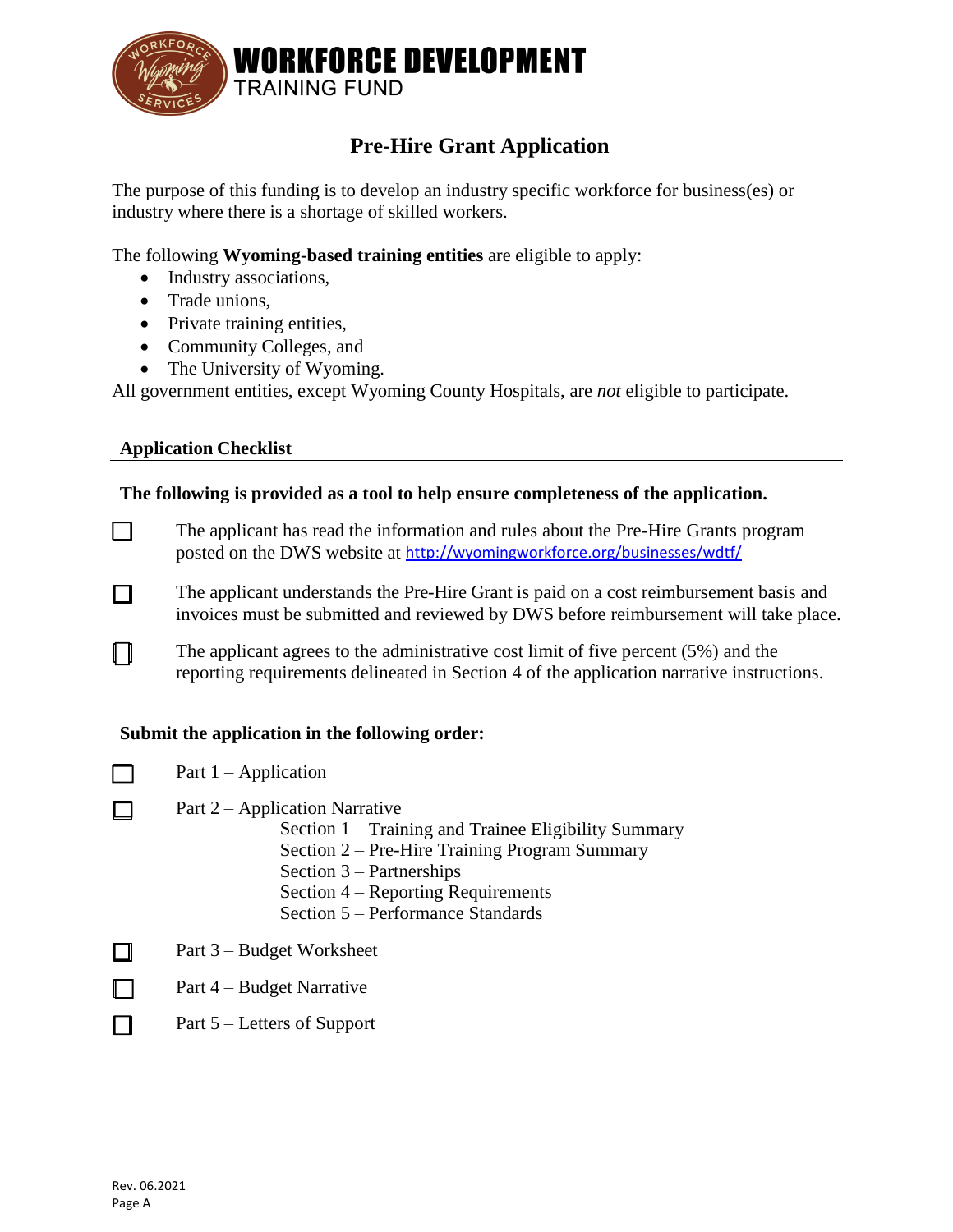

**WORKFORCE DEVELOPMENT TRAINING FUND** 

#### **Submission Instructions:**

- Email application packet in a PDF format to [DWS-WDTF@wyo.gov.](mailto:DWS-WDTF@wyo.gov)
- Application must be submitted as *one* document in its entirety.
- The original packet, letters from the business(es), and supporting documentation must also be mailed to DWS postmarked within five working days of the date of the email submission. Please send these documents to:

Department of Workforce Services Attn: WDTF 5221 Yellowstone Road Cheyenne, WY 82002

#### **Formatting Instructions:**

- The text of the application and budget narratives shall be a standard font size of 12, double-spaced, on one side of a standard 8.5 x 11-inch page.
- Margins must be 1 inch on all sides.
- The application narrative must use the section headings provided.
- Number all narrative pages in the **upper right-hand corner.**
- Do *not* add a footer.
- Include supporting documentation and properly label as appendix items.
- Part 2 (Application Narrative) and Part 4 (Budget narrative), combined, may be up to five pages in length. Part 1 (Application), Part 3 (Budget Worksheet), and any supporting documentation are not counted toward the page limit.

#### **General Instructions:**

- The Workforce Development Council subcommittee may require the applicant, along with the DWS Workforce Center, economic development entity and the business(es) to make a presentation supporting the application.
- No funds shall be disbursed to any entity prior to signing a contract. Grant funds shall be paid directly to the Contractor on a cost reimbursement basis once WDTF reviews and approves submitted invoices.
- If the application fails to meet any of the above requirements, it may be denied in whole by DWS.

#### - Notice of Disclosure -

Department of Workforce Services. Information may beshared internally for the benefit of other DWS programs. Please be advised that any personal and business information provided in this applicationwill not be shared outside of the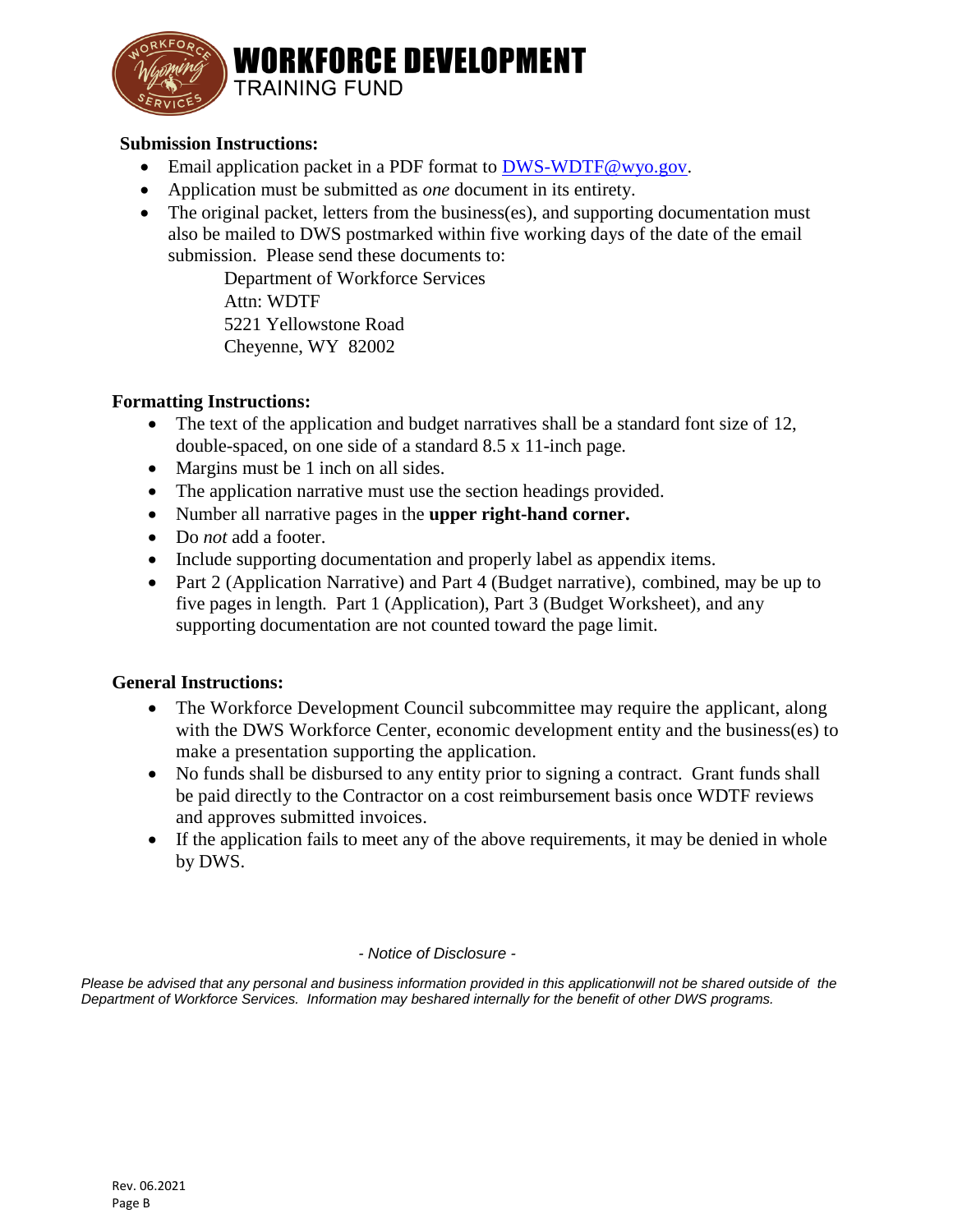

## **PART 1 – Application (Complete sections, save, and submit with supporting documentation)**

Application #: Date Received:

#### **Pre-Hire Grant Information**

| Name of Training:    |  |
|----------------------|--|
| Occupation/Industry: |  |
| Dates of Training:   |  |
| Cost of Training:    |  |
| Number of Trainees:  |  |
| Cost per Trainee:    |  |

### **Applicant Information (Training Provider)**

| <b>Legal Business</b><br>Name:                                                   |                       |  |                                  |                        |          |      |
|----------------------------------------------------------------------------------|-----------------------|--|----------------------------------|------------------------|----------|------|
| Physical<br>Address:                                                             |                       |  |                                  |                        |          |      |
| Mailing                                                                          |                       |  |                                  |                        |          |      |
| Address:                                                                         | City:                 |  |                                  | State:                 |          | Zip: |
| Telephone:                                                                       |                       |  | Fax:                             |                        | Website: |      |
| <b>Contact Name:</b>                                                             | $Mr \Box Ms \Box Dr.$ |  |                                  |                        |          |      |
| Job Title:                                                                       |                       |  |                                  | Email Address:         |          |      |
| FEIN:                                                                            |                       |  | WY Secretary of State Filing ID: |                        |          |      |
| WY UI No.:                                                                       |                       |  |                                  | WY Worker's Comp. No.: |          |      |
| Contact has authority to sign contracts for applicant? $\Box$ Yes $\Box$ No      |                       |  |                                  |                        |          |      |
| If no, provide full name and title for contact with authority to sign contracts. |                       |  |                                  |                        |          |      |
| Name:                                                                            |                       |  | Title:                           |                        |          |      |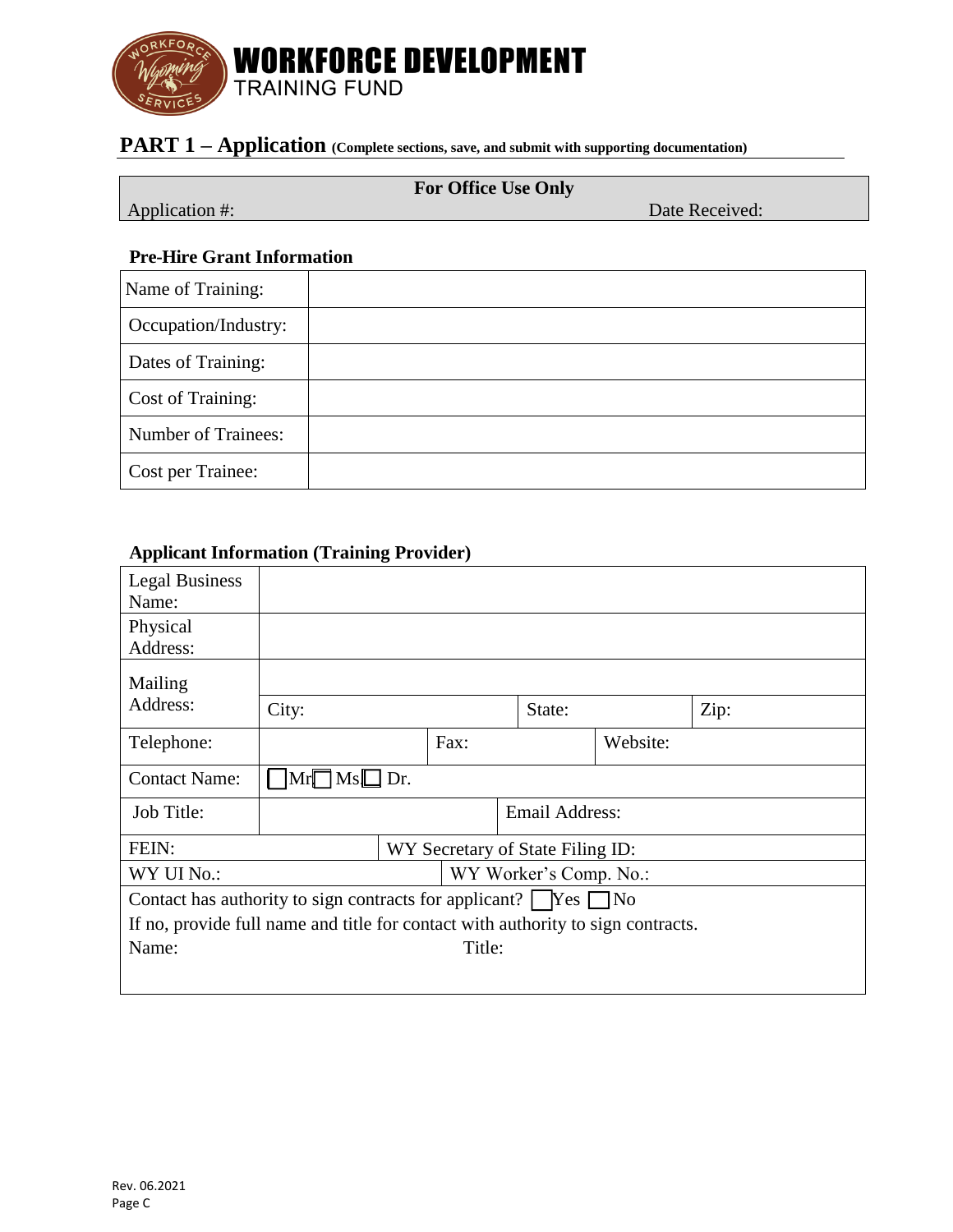

#### **Partnering Business Information**

| <b>Legal Business</b><br>Name:                                                   |                                  |  |  |                       |  |      |
|----------------------------------------------------------------------------------|----------------------------------|--|--|-----------------------|--|------|
| Physical<br>Address:                                                             |                                  |  |  |                       |  |      |
| Mailing                                                                          |                                  |  |  |                       |  |      |
| Address:                                                                         | City:                            |  |  | State:                |  | Zip: |
| Telephone:                                                                       | Fax:                             |  |  | Website:              |  |      |
| <b>Contact Name:</b>                                                             | $\Box$ Mr $\Box$ Ms $\Box$ Dr.   |  |  |                       |  |      |
| Job Title:                                                                       | Email Address:                   |  |  |                       |  |      |
| Contact has authority to sign contracts for business? $\Box$ Yes $\Box$ No       |                                  |  |  |                       |  |      |
| If no, provide full name and title for contact with authority to sign contracts. |                                  |  |  |                       |  |      |
| Name:<br>Title:                                                                  |                                  |  |  |                       |  |      |
| FEIN:                                                                            | WY Secretary of State Filing ID: |  |  |                       |  |      |
| WY UI No.:                                                                       |                                  |  |  | WY Worker's Comp. No: |  |      |

*from the WDTF website and complete as many as are needed\*\* download the "Pre-Hire Application - Additional Business" page \*\*If more than one business partner is included in this application,*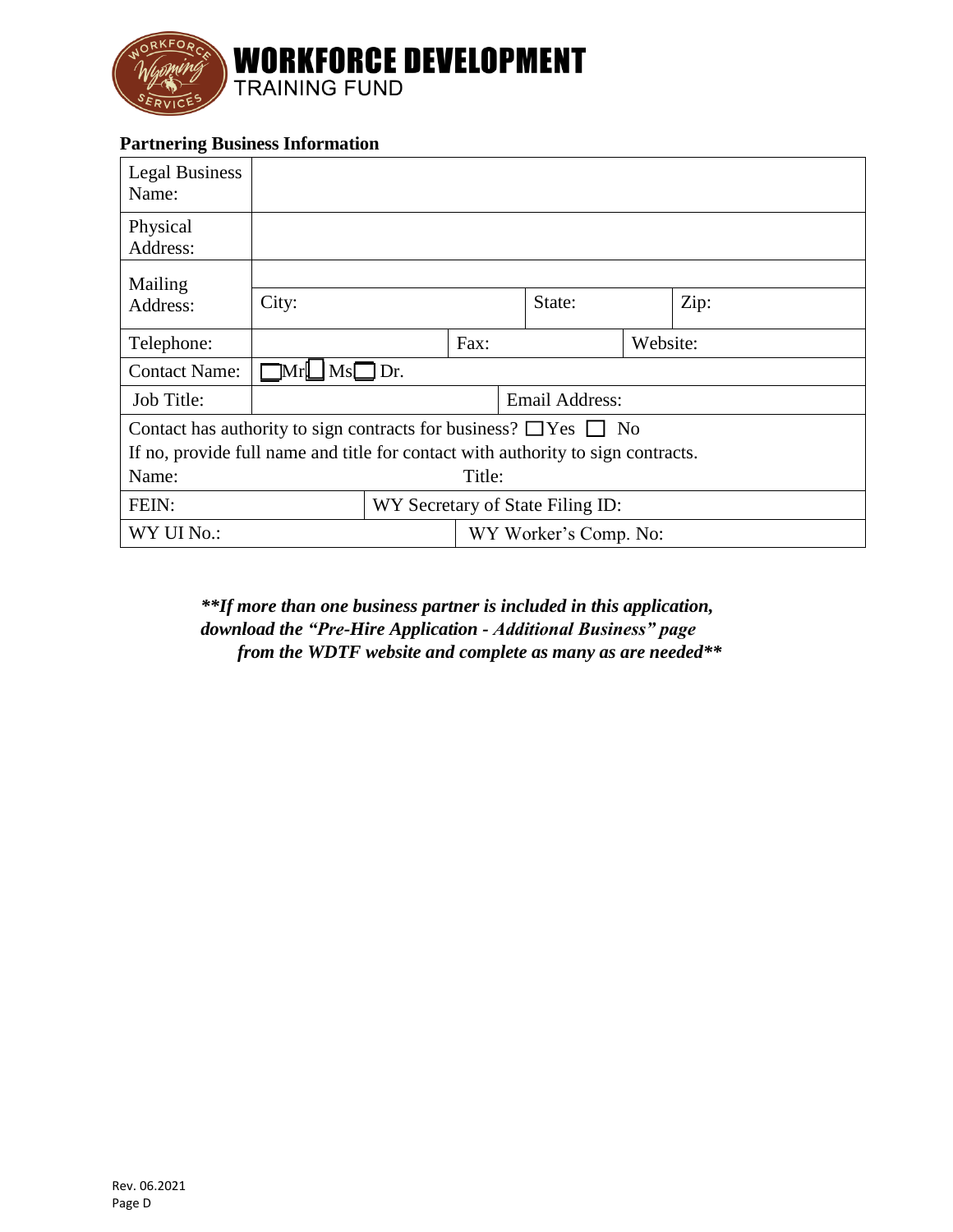

#### **Signatures**

1. Training Provider Representative. The person signing this application as the Training Provider Representative certifies that he/she is authorized to represent the training provider and is legally responsible for the accuracy of the information and supporting documentation provided in this application.

| <b>Training Provider Representative:</b> | Date: |
|------------------------------------------|-------|
|                                          |       |

2. Business Representative. The person signing this application as the Business Representative certifies that he/she agrees to the contents of the application, the design of the training program, and the trainee recruitment and selection process. The business further agrees to interview and consider hiring trainees of the program.

| <b>Business Representative:</b> | Date: |
|---------------------------------|-------|
| Title                           |       |
| <b>Business Name</b>            |       |

3. DWS Workforce Center Representative. The person signing this application as the DWS Workforce Center Representative certifies that he/she agrees there is a shortage of skilled workers and a need to train workers for the business(es) cited in this application. The DWS Workforce Center agrees to the contents of the application, the design of the training program and the trainee recruitment and selection process.

| <b>DWS Workforce Center Representative:</b> | Date |
|---------------------------------------------|------|
|                                             |      |

4. Local Economic Development Provider Representative. The person signing this application as the Local Economic Development Provider certifies that the proposed training is in line with the economic development plan for the community and shall have a positive impact on the community. The economic development entity representative further agrees to the contents of the application, the design of the training program and the trainee recruitment and selection process.

| Local Economic Development Entity Representative: | Date: |
|---------------------------------------------------|-------|
| Title:                                            |       |
| Entity:                                           |       |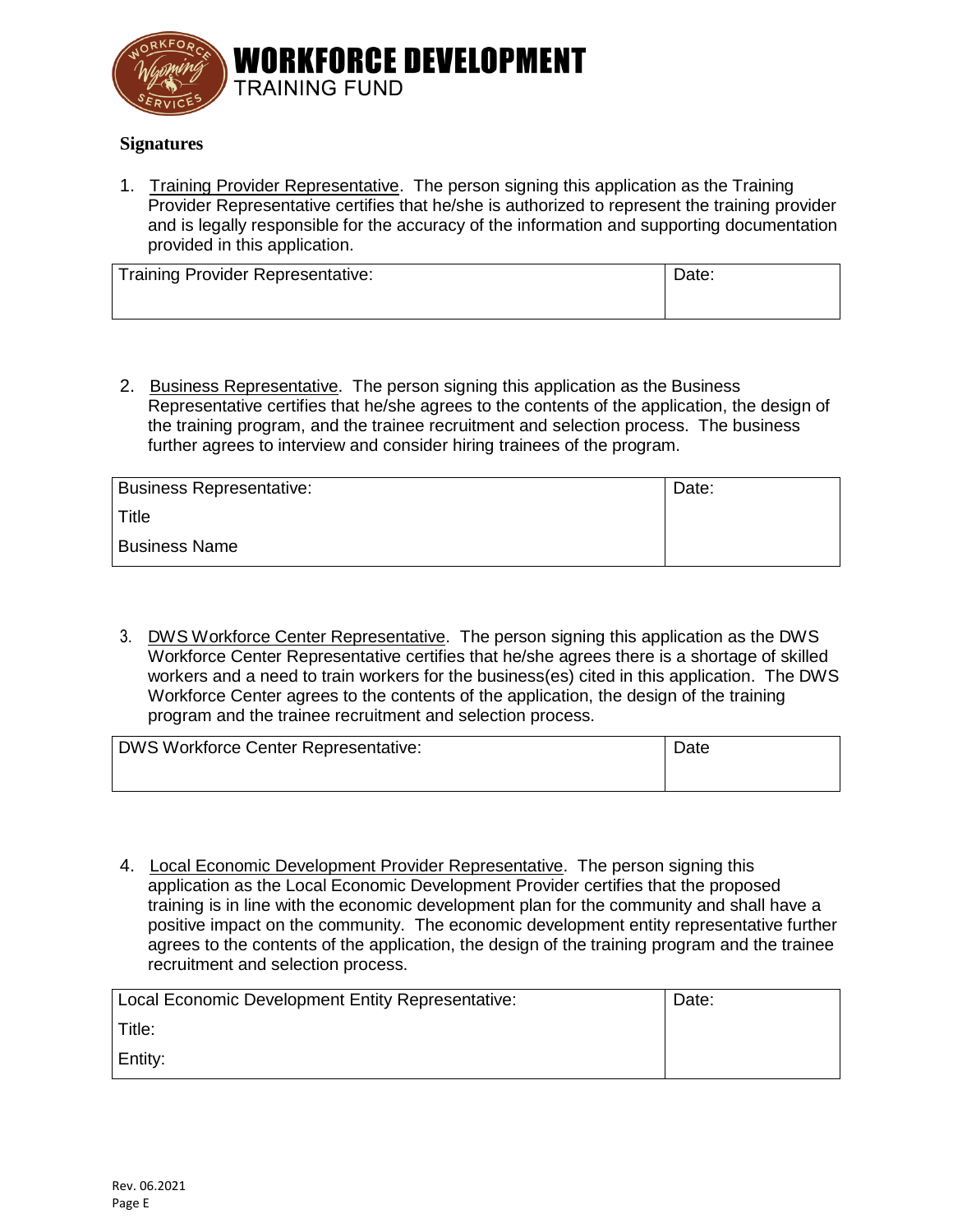

# **PART 2 – Application Narrative**

### *Section 1 Training Entity / Trainee Eligibility Summary*

Briefly summarize how the training entity shall:

- Provide trained workers for a new or expanding business(es) or industry in Wyoming.
- Provide trainees, upon completion, with a license or certificate, skills required for employment, and/or skills that can warrant an increase in wages.
- Operate in conjunction with local or regional economic development needs.
- Show a net increase in the number of trained workers, based on the business(es) or industry need.
- Provide training in the length of time appropriate to the business(es) or industry need.
- Assure there is a probability of success for trainees to earn the projected wage for the occupation/industry.
- Train no more than the greater of ten percent  $(10%)$  or two  $(2)$  more trainees than the stated number of workers required by the business(es) or industry.
- Ensure that the trainees meet the eligibility requirements of the business(es) or industry, the training program screening and selection plan.
- Ensure that the trainees either reside in Wyoming or have a "letter of commitment to interview" upon completion of training from a Wyoming business at the start of training.

### *Section 2 Pre-Hire Training Program Summary*

Briefly provide the agency with an overview of:

- The need for workers include documentation demonstrating a shortage of skilled workers.
- The specific skills required of workers and a training plan describing how the training will meet the skill development need.
- The training entity's ability to provide the training and qualifications of the staff involved.
- The training entity's ability to provide an appropriate assessment of the outcomes of the training.
- The recruitment plan that is coordinated between the local DWS Workforce Center and the business(es) or industry.
- The trainee selection process, including how the business(es) or industry will be involved.
- The post-training job placement process and how the business(es) or industry and DWS will be involved.
- The number of trainees to be trained and the anticipated wage upon completion of training, based on the average salary for that industry.
- Projected economic impact on the community.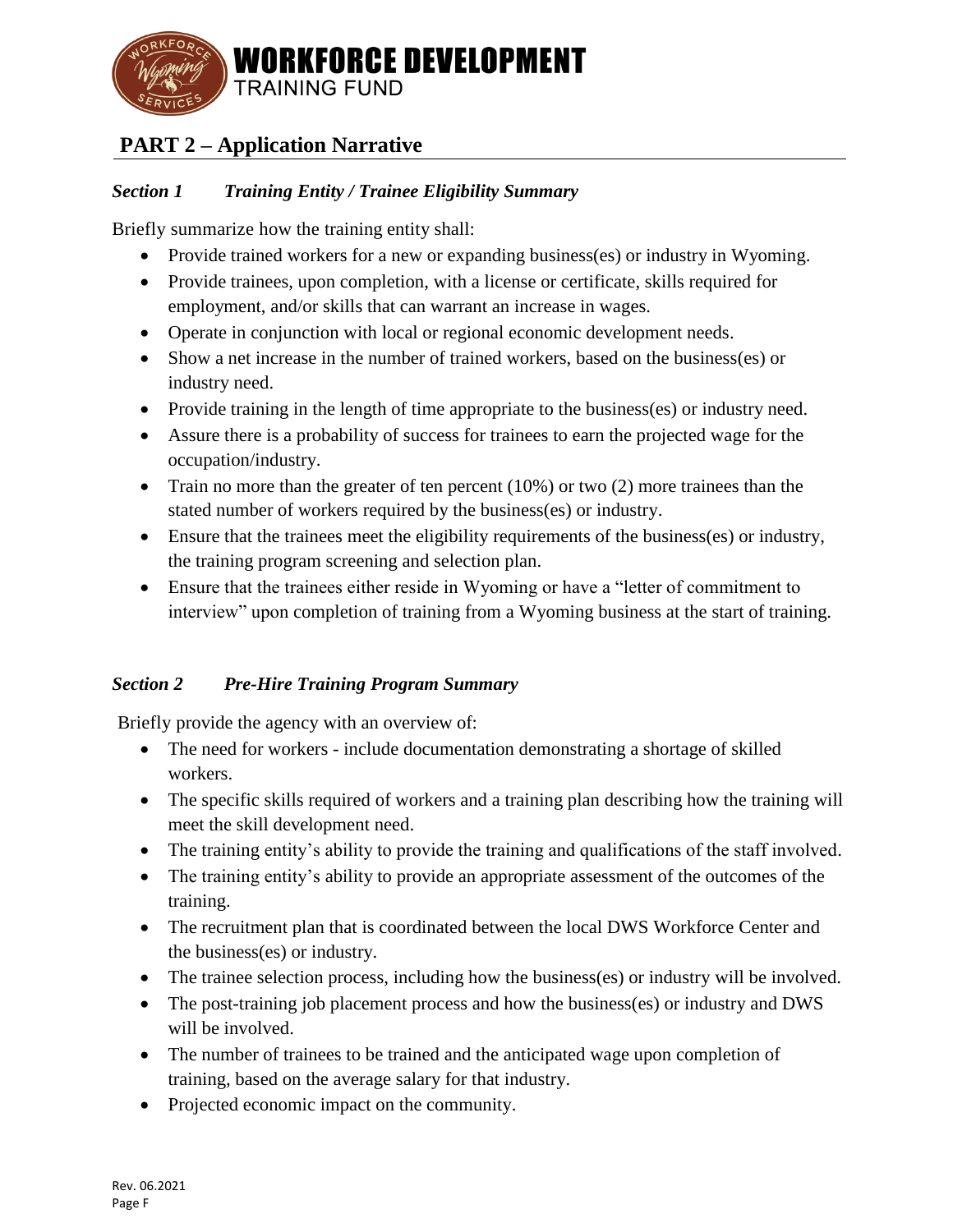

### *Section 3 Partnerships*

Detail information about any partnerships that support the training program or other resource enhancements or contributions to the training program. Briefly describe if any other funding has been secured in connection with this training and how the additional funds will be applied to the cost of the training.

For the application to be considered, the applicant and business(es) shall be in Good Standing with the Secretary of State, Wyoming Unemployment Insurance and Workers' Compensation, if required, and the Workforce Development Training Fund.

#### *Section 4 Reporting Requirements*

The applicant will explain in detail how the applicant and business(es) will gather data to fulfill the reporting requirements below.

- The applicant shall submit a final report one hundred (100) days following completion of training to DWS outlining the results of the training:
	- o Number of trainees served and their identifying information;
	- o Date services began and ended for each trainee;
	- o Post training employment information

#### *Section 5 Performance Standards*

Describe in detail how the applicant proposes to meet the set performance standard of eighty percent (80%) of the trainees that complete the training shall enter employment in Wyoming within ninety (90) days after completion of the training program within the industry in which they were trained. Please indicate in the narrative that it is understood reimbursement will only be issued if this performance standard is met.

Past Performance: Include the following information for each contract from the last two years, if applicable: Contract number, grant award amount, the number of trainees indicated in the grant, the completion percentage rate of those trained and information on successful 90-day placement with industry-specific Wyoming businesses. Please include a brief explanation, no more than a paragraph, highlighting any additional information that may help the council make a recommendation for funding this application.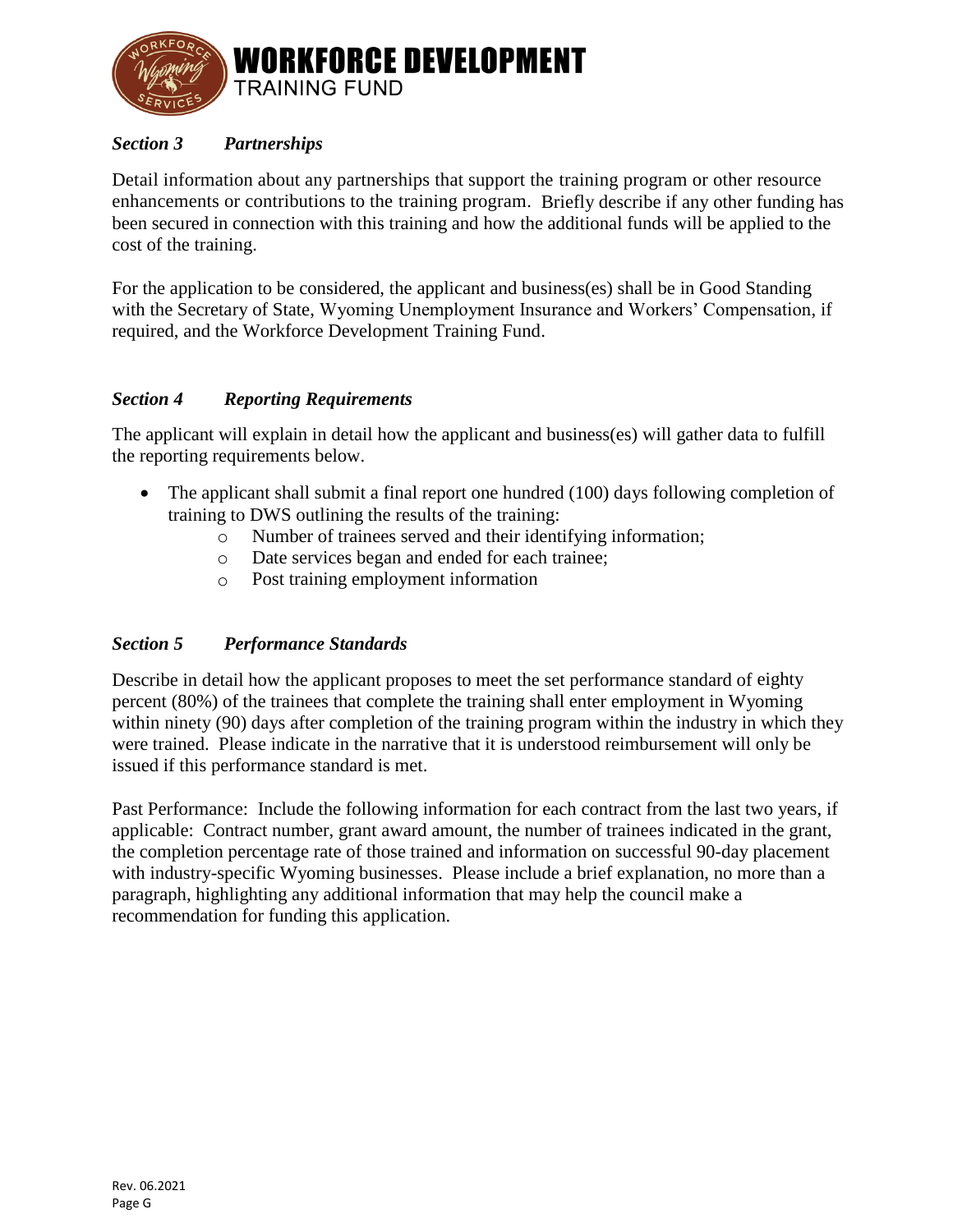

# **PART 3 - Budget Worksheet**

The following Budget Worksheet must be completed and submitted with the application.

|                | <b>Budget Category – Allowable Training Expenses</b>                                                                                                  | <b>Total</b> |
|----------------|-------------------------------------------------------------------------------------------------------------------------------------------------------|--------------|
| $\mathbf{1}$   | Tuition / Registration                                                                                                                                |              |
| $\overline{2}$ | Class Fees $\&$ Materials directly related to the training                                                                                            |              |
| 3              | Travel expenses (transportation, lodging and meals) directly related to the<br>training                                                               |              |
| 4              | <b>Instructor Wages</b>                                                                                                                               |              |
| 5              | <b>Instructor Fringe Benefits (</b><br>$%$ )                                                                                                          |              |
| 6              | Fees for Licenses or Certifications obtained during the training                                                                                      |              |
| $\overline{7}$ | Human resource screening services based on the business(es) or industry<br>needs, which may include, but not limited to basic qualification screening |              |
| 8              | Drug and aptitude screening to meet basic qualifications                                                                                              |              |
| 9              | Curriculum development, if one does not already exist, to meet the needs<br>of the business(es) or industry                                           |              |
| 10             | Costs associated with recruitment and marketing the program                                                                                           |              |
| 11             | Less additional monetary contributions that are received                                                                                              |              |
| 12             | Administration (Not to exceed 5% of the training cost)                                                                                                |              |
|                | <b>Total Training and Administration Costs</b>                                                                                                        |              |

**\*\* Non-Allowable Training Expenses\*\***

Purchased, rented or leased equipment